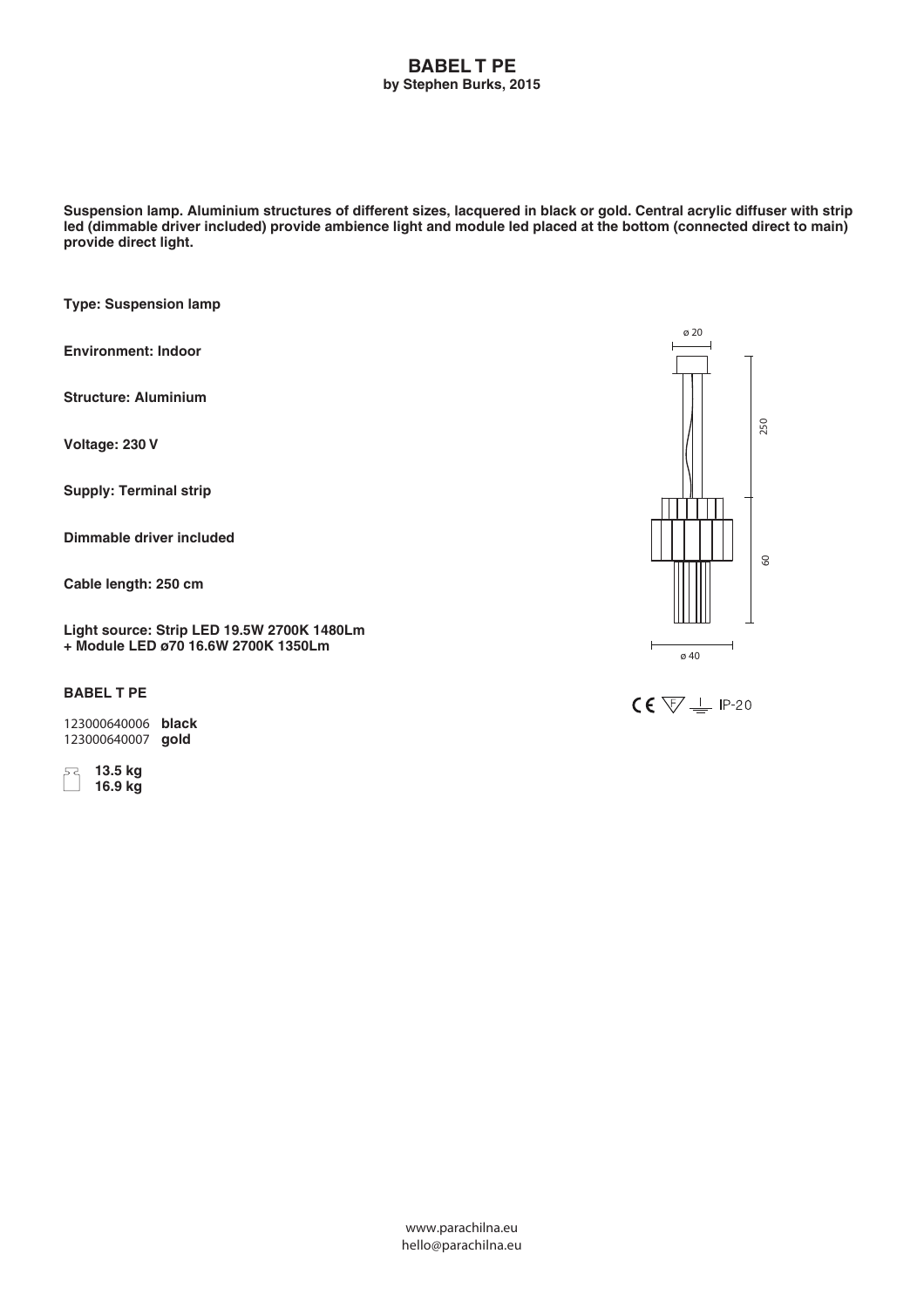## **BABEL T ME by Stephen Burks, 2015**

**Suspension lamp. Aluminium structures of different sizes, lacquered in black or gold. Central acrylic diffuser with strip led (dimmable driver included) provide ambience light and module led placed at the bottom (connected direct to main) provide direct light.**

**Type: Suspension lamp**

**Environment: Indoor**

**Structure: Aluminium**

**Voltage: 230 V**

**Supply: Terminal strip**

**Dimmable driver included**

**Cable length: 250 cm**

**Light source: Strip LED 26.5W 2700K 2000Lm + Module LED ø70 16.6W 2700K 1350Lm**

**BABEL T ME**

**124000640006 black 124000640007 gold**

 **15.6 kg 19.8 kg**



 $CE \nabla \pm P.20$